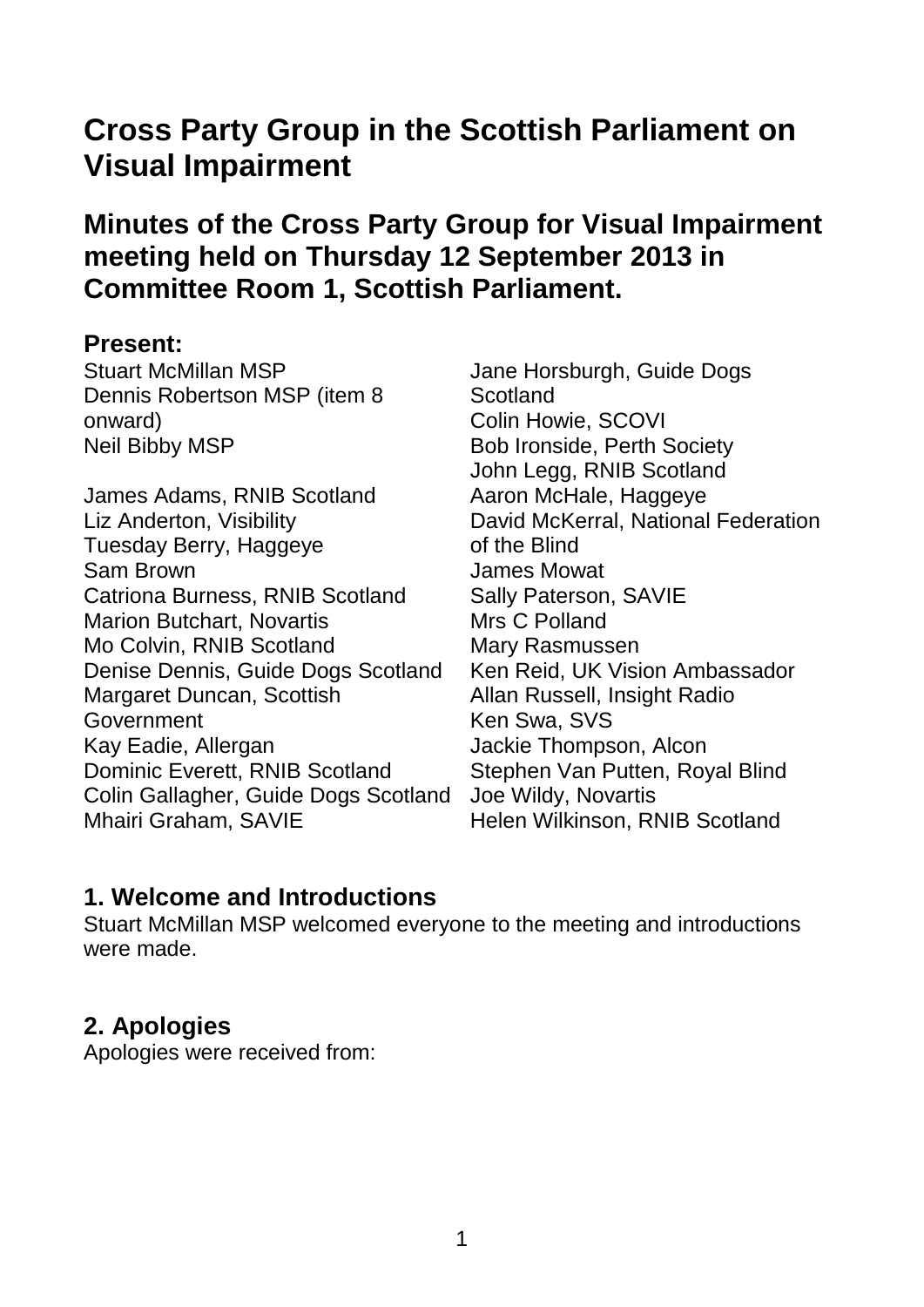Elaine Brackenridge, Royal Blind Valerie Breck, Visibility Amanda Burt Jamie Cuthbertson, Macular Society John Donaldson, Scottish Braille Press Jo Emblem, Police Scotland Graham Findlay, NESS / SCOVI Omar Fummey, Police Scotland Richard Hellewell, Royal Blind Sheila Mackenzie, SSC Paul McCloskey, CEC Libraries

Robert Mooney, Community Wendy Rankin, Guide Dogs Susan Robinson Terry Robinson, Describe Online Fiona Sandford, Visibility Janelle Scotland, ASTN Alex Scott Janis Sugden, SSC Mhairi Thurston, VISION2020UK Counselling and Emotional Support Services Group William Wykes, Eyecare Scotland

### **3. Minutes of the last meeting**

The minutes of the last meeting held on 12 September 2013 were approved. It was noted that the December meeting had been cancelled due to bad weather.

#### **4. Election of Office Bearers**

The Convenor asked the Secretary to assume control of the meeting. James Adams explained that Parliamentary regulations require an annual election of the Group's office bearers at the AGM. The following nominations had been received.

| Convenor:  | <b>Stuart McMillan MSP</b>    |
|------------|-------------------------------|
|            | Vice Convenor: Neil Bibby MSP |
| Secretary: | James Adams                   |

No further nominations were received. The office bearers were elected by acclaim.

#### **Action**

• The annual return for the Group will be prepared and submitted – Secretary / Convenor

#### **5. Update on Demand & Capacity Working Group**

Margaret Duncan, Scottish Government reported in Richard Copland's absence. The Group completed the report in November and it was cascaded to all Health Boards on 19 December with a number of recommendations for action including ensuring there is an effective booking system, upskilling of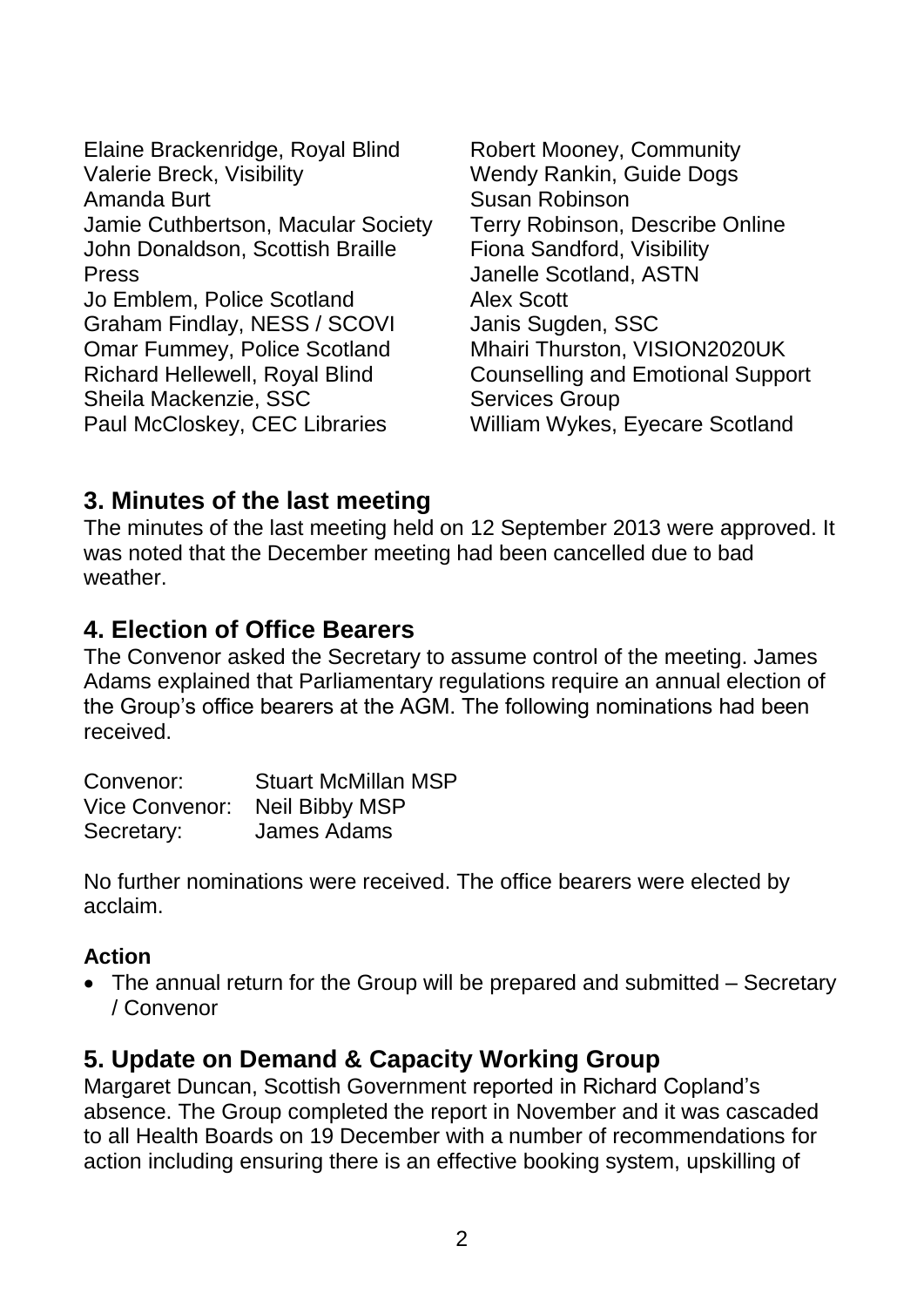nurses to free clinical staff and where there is limited space 7 day working should be introduced to increase capacity. The next key stage is to develop Ophthalmic services and work with key stakeholders – a collaborative approach is important. It is hoped to make major progress over the next 12-18 months

There followed detailed discussion. The collaborative approach was welcomed. The issue of treatment of return patients was raised. It was reported this is being looked at as part of another programme, "Transforming outpatients" which covers all specialities. Involvement of Ophthalmology clinics was specifically asked to be included in November. This was welcomed but it was noted that anecdotal reports are that people are losing sight due to the length of wait for a return appointment. It was recognised that it will take time for the recommendations to be implemented. The Cabinet Secretary will receive 6 monthly update reports and it was agreed that a report also be made to this Group at either the October or December meeting.

#### **Action**

• Update report to be given at October / December meeting

### **6. Responsible Parking Private Members Bill**

Jane Horsburgh reported on progress of the Private Members Bill being taken forward by Sandra White MSP to stop double parking, parking at dropped kerbs and double yellow lines etc. to ensure freedom of movement for pedestrians. It was hoped the Bill would have been presented by now but there were challenges over whether the Parliament had the power to introduce the Bill or if it was a reserved matter. The Non-Government Bills Unit have been dealing with these queries and it is hoped to move forward shortly. It was noted that the landscape has changed with the introduction of Police Scotland who are downscaling traffic wardens and local authorities are bringing forward decriminalised schemes.

There followed detailed discussion about the impact of decriminalised parking enforcement, the timescale of the Bill and which would be the lead committee – Local Authorities or Transport. It was also noted that the Bill would have no effect on private car parks or on private land. The Convenor raised a question about what the situation would be in the case of housing transfers and Jane will update his office on this matter.

#### **Action**

JH to update Convenor's office regarding housing transfers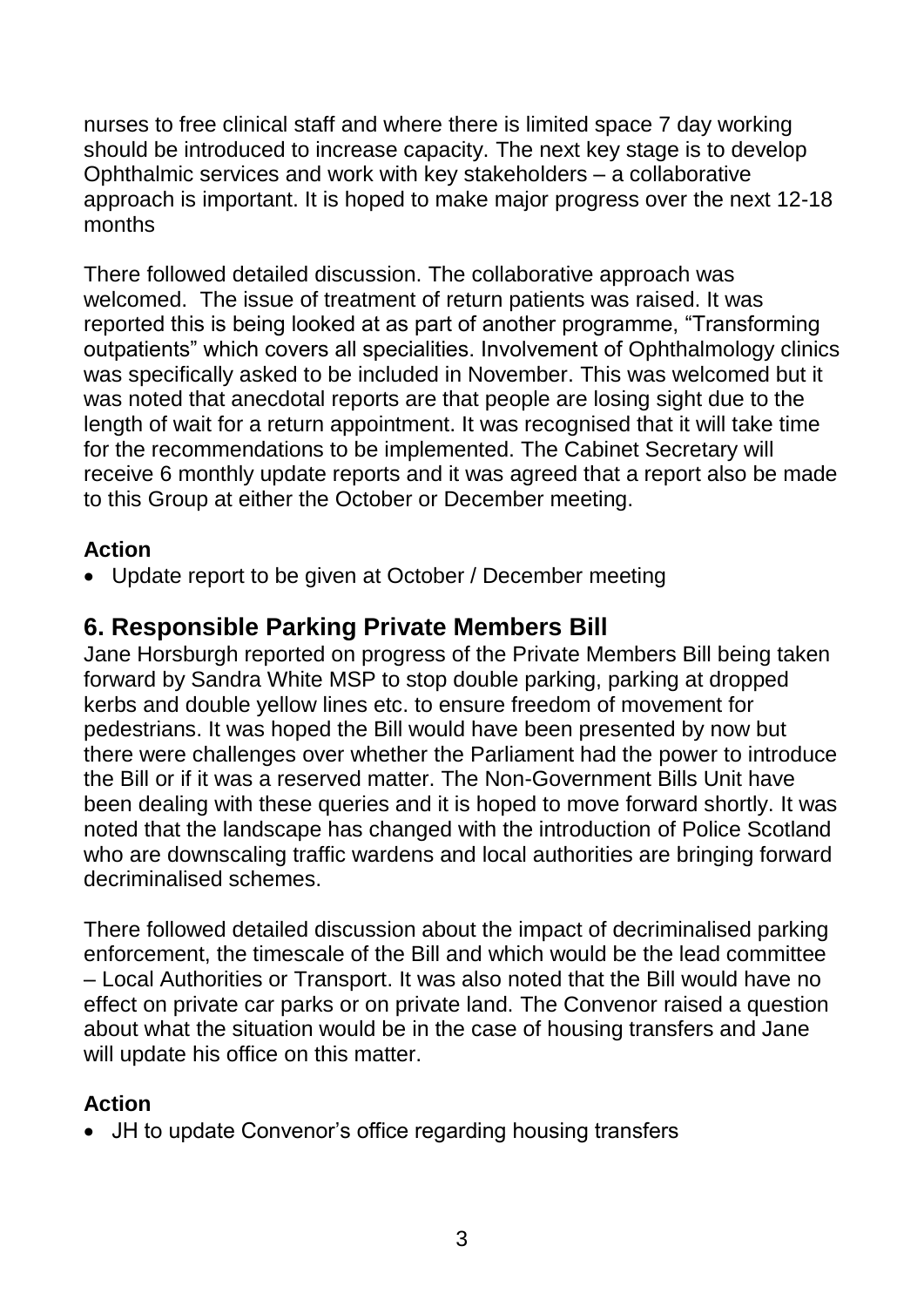# **7. Haggeye update**

Aaron McHale and Tuesday Berry updated the Group on recent activity by Haggeye including:

- 2<sup>nd</sup> anniversary of Facebook page
- Participation in Bank of Scotland Money Matters programme ran workshops to encourage better money management. One of 5 finalists from 300 entries.
- Engagement in RNIB Scotland Family Days
- Education, Respect, Awareness (ERA) project held successful 1<sup>st</sup> meeting in Dundee. Three further meetings are planned.
- Developing Issue 3 of "Haggazine" focusing on getting out and about. The magazine has been so successful the print run has had to be increased.

There followed discussion on a range of topics including Audio Description provision at cinemas. Local campaigning can be effective, but it was agreed it would be helpful for the Group to contact key operators asking for details about their provision and highlighting good practice.

### **Action**

Write to cinema operators regarding AD and update at next meeting - JA

# **8. SVS update**

Ken Reid gave an update on recent activity including:

- The 2013 SVS conference was well attended and booking for the 2014 event on 26 March is still open
- The refreshed SVS strategy was published at the end of 2013 and will be the focus of the 2014 conference.
- See Hear is due to be published shortly it is hoped it will include reference to "Seeing It My Way"
- Development work on Registration is ongoing

It was agreed it would be helpful to review Registration at a future meeting and also the refreshed SVS Implementation Plan when it is available.

### **Actions**

- Review Registration at future meeting
- Review SVS Implementation Plan at future meeting

# **9. Blue Badge Consultation**

Dennis Robertson MSP reported that today was the last day for submission of written evidence in relation to his Private Members Bill. There is positive progress with the Bill proceeding through Stage 1. There was a good response